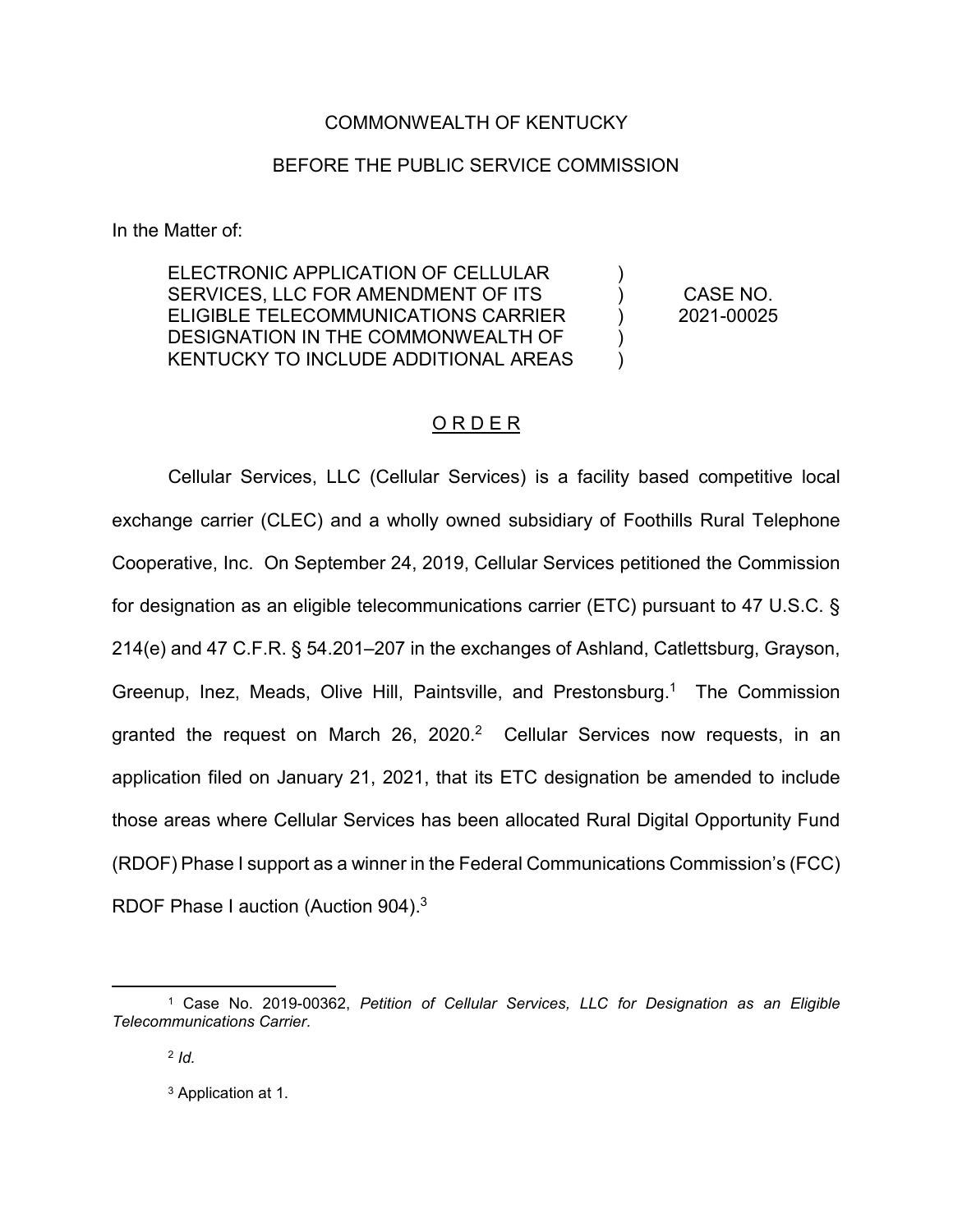Cellular Services was awarded \$3,294,968 to serve 30 census blocks in Kentucky in the FCC's Auction 904.<sup>4</sup> The vast majority of the RDOF areas are in the exchanges already designated as ETC eligible in the 2003 ETC Designation. Cellular Services is requesting that the census blocks outside its existing ETC designation also be awarded ETC status.5 Cellular Services has been operating as a CLEC via its own facilities since 2017 and continues to meet the obligations required by its ETC Designation. FCC rules require winning bidders to receive ETC designation in the RDOF areas no later than 180 days after the public notice identifying the winning bidders.<sup>6</sup>

Cellular Services has provided an affidavit certifying it will use federal universal support "only for the provision, maintenance and upgrading of facilities and service for which the support is necessary" consistent with Section 254(e) of the Telecommunications Act of 1996. 7

Cellular Services has provided sufficient evidence for this Commission to grant ETC status in the requested areas of the state of Kentucky. This designation will benefit consumers in Kentucky by expanding the range of competitive choices, expanding the availability of high-speed internet access, and by providing an incentive for incumbent telephone companies to improve their existing networks. Therefore, the Commission finds it is in the public interest to designate Cellular Services as an ETC in additional areas of the state.

 <sup>4</sup> Rural Digital Opportunity Fund Phase 1 Auction (Auction 904) Closes, Winning Bidders Announced, FCC Form 683 Due January 29, 2021, Public Notice, 35 FCC Rcd 13888, Att. A (2020) (Closing Public Notice).

<sup>5</sup> Application, Attachment A.

 $6$  47 C.F.R. § 54.804(b)(5).

<sup>7</sup> Application, Attachment B.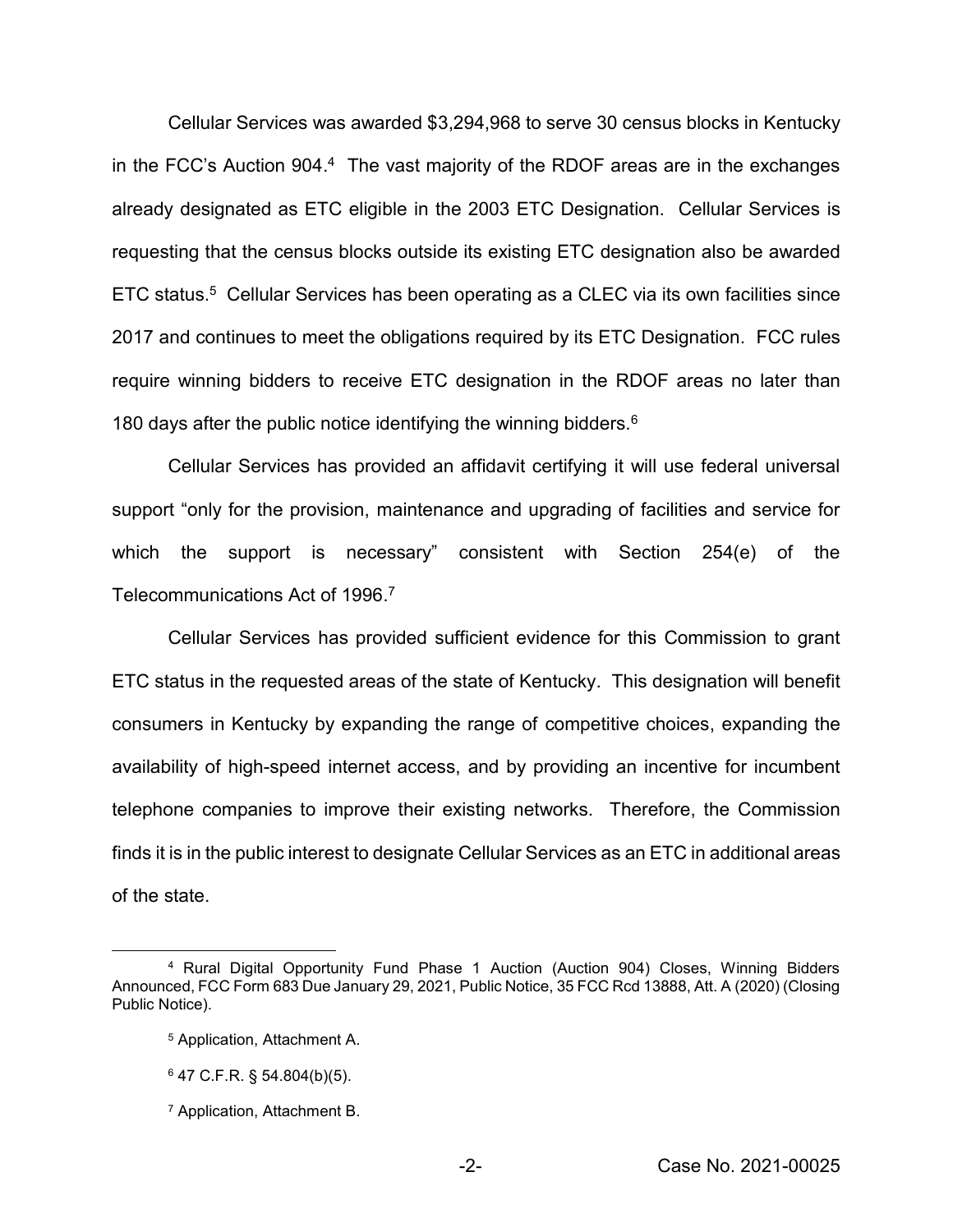Having reviewed the evidence of record and having been otherwise sufficiently advised, the Commission HEREBY ORDERS that:

1. Cellular Services is designated as an ETC in the census blocks in Attachment A to the Application.

2. Cellular Services has certified to the Commission that it will comply with the FCC's criteria, in accordance with 47 U.S.C. § 254(e), and is therefore eligible to receive Universal Service Fund support for the current certification period.

3. The Executive Director shall serve a copy of this Order upon the FCC and the Universal Service Administrative Company.

4. This case is closed and removed from the Commission's docket.

## [REMAINDER OF PAGE INTENTIONALLY LEFT BLANK]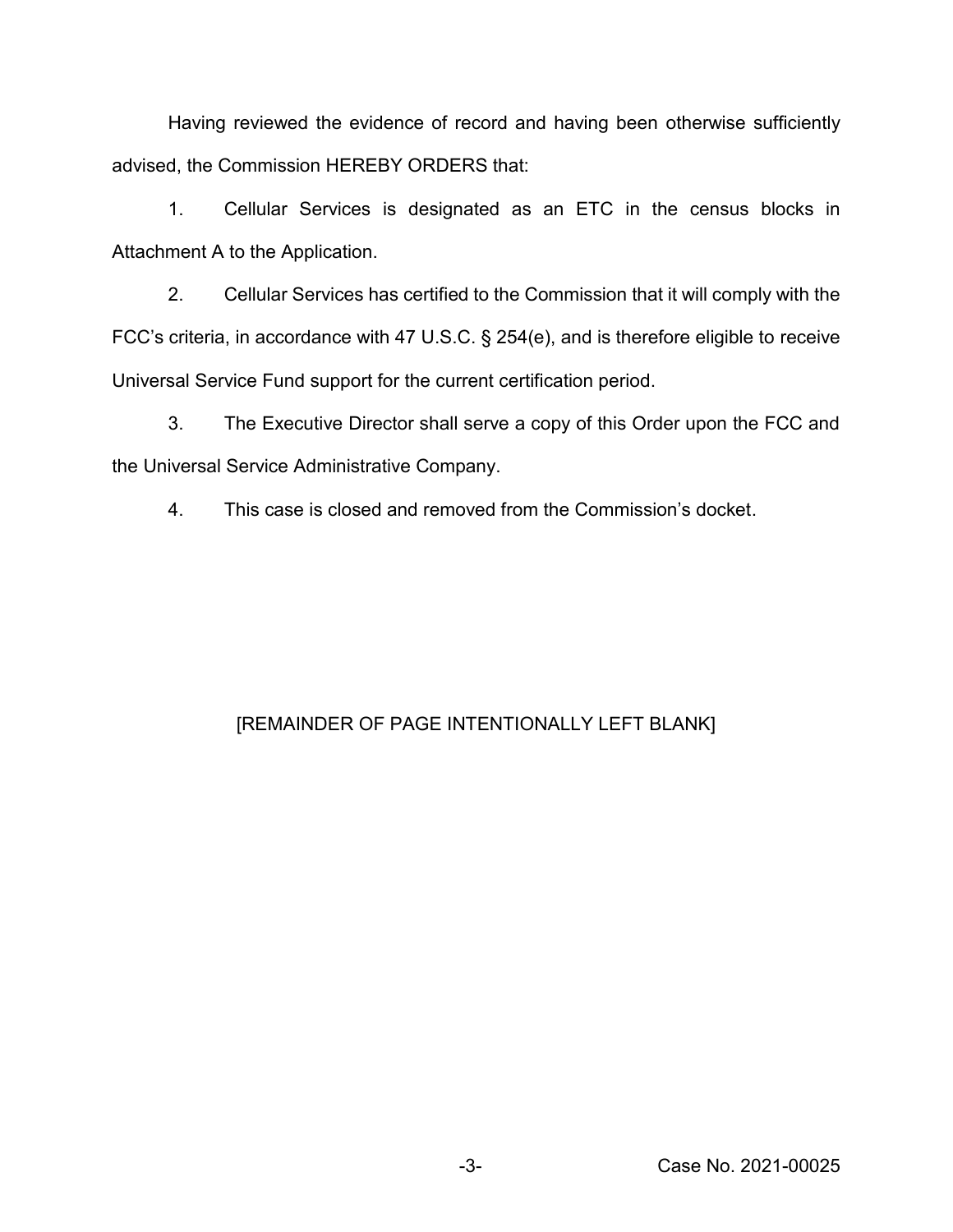By the Commission



ATTEST:

\_\_\_\_\_\_\_\_\_\_\_\_\_\_\_\_\_\_\_\_\_\_

Executive Director

Case No. 2021-00025